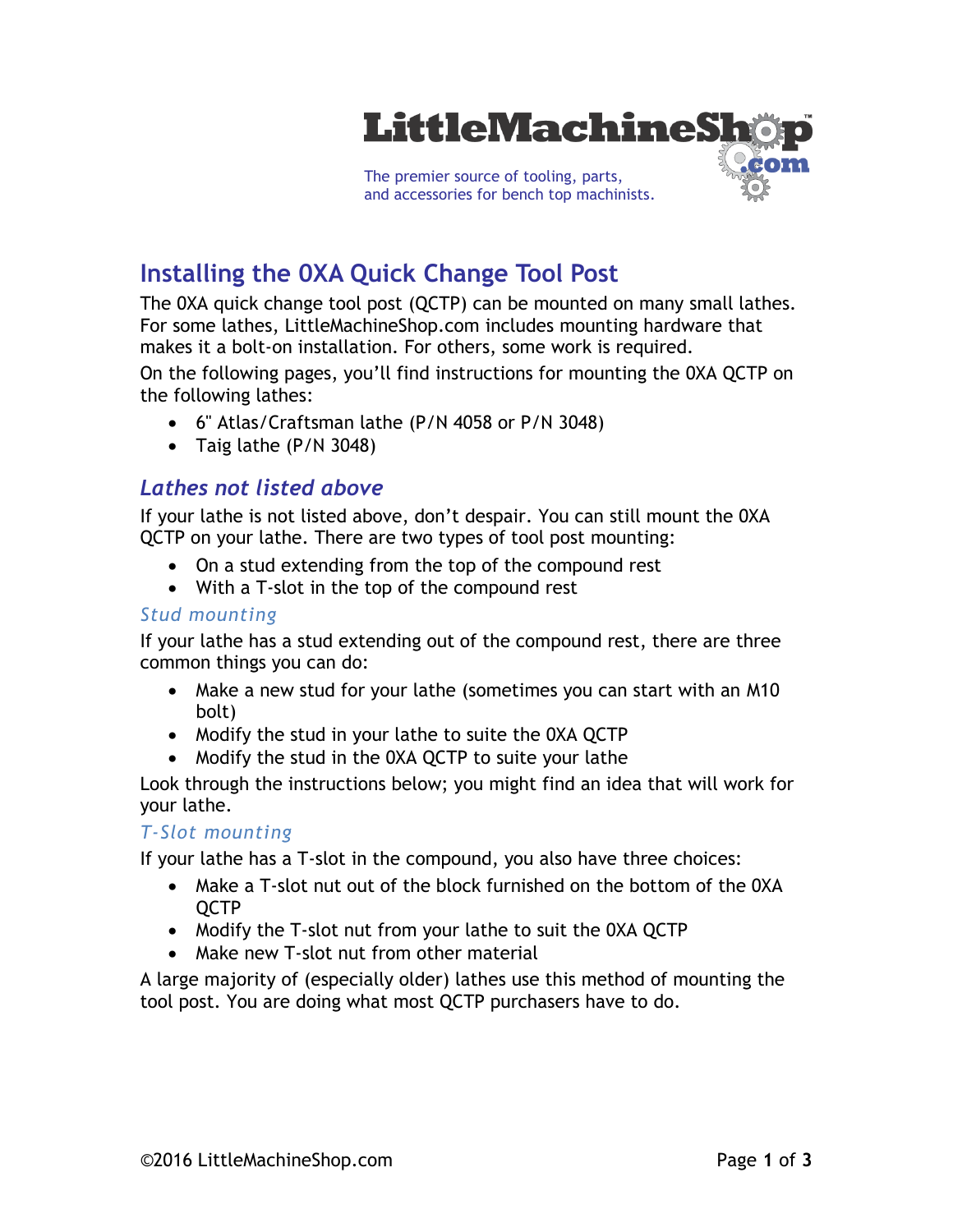## *6" Atlas/Craftsman lathe*

This is a large genre of lathes, but the 0XA QCTP mounts with a T-slot nut on all of them. However, the dimension of the T-slot nut required varies, so you need to measure the width of the top of the T-slot on your compound rest.

*4058 - Quick Change Tool Post Set, 0XA for Atlas/Craftsman 6"*

This set includes a T-slot nut that fits Atlas/Craftsman lathes with a 5/8" or 3/4" T-slot. This T-slot nut fits most Atlas/Craftsman lathes.

*3048 - Quick Change Tool Post Set, 0XA, Tormach*

If your T-slot is significantly different from either of those dimensions you can make a T-slot nut to fit your lathe.

- You can mill the block of steel that comes on the bottom of the 0XA QCTP to make a T-slot nut for your lathe.
- Using your lathe, you can make a T-slot nut like this:



We can't tell you the dimensions, except that the center hole must be tapped M10x1.50 thread. The tap is our P/N 4838. Measure your T-slot and make it an easy fit.